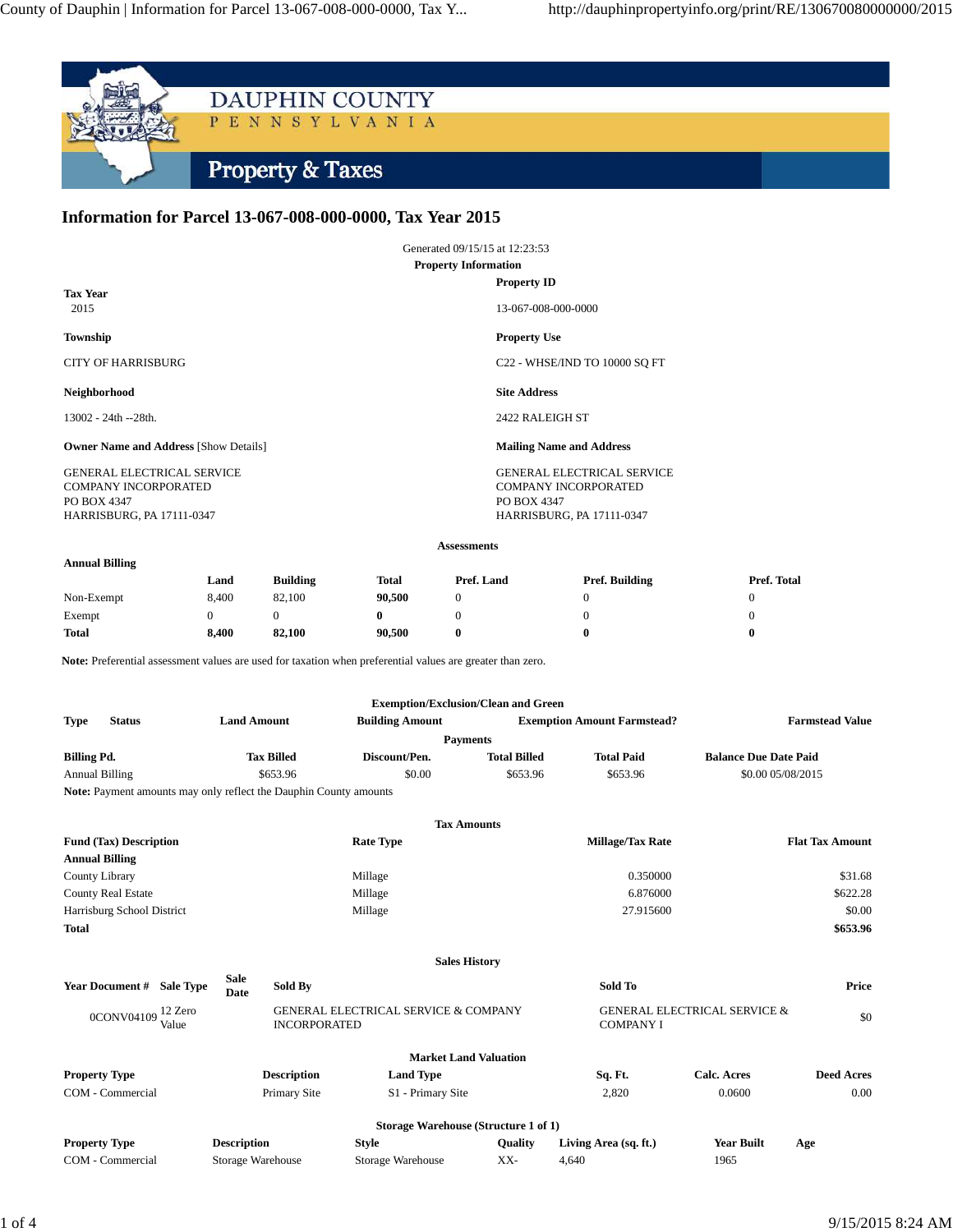**Storage Warehouse (Structure 1 of 1)**

| <b>Section 1</b>  |                     |         |
|-------------------|---------------------|---------|
| Storage Warehouse | 100.00 Base Cost    | 4640.00 |
| Concrete Block    | 4640.00 Ventilation | 4640.00 |
| Physical          | 35.00               |         |

**Delinquent Taxes**

**No delinquent tax information to display.**

**Related Names**

GENERAL ELECTRICAL SERVICE **A CULTUS** Current Current Parcel Owner Parcel Owner Current

**Images**

**Name** Status **Relationship** Status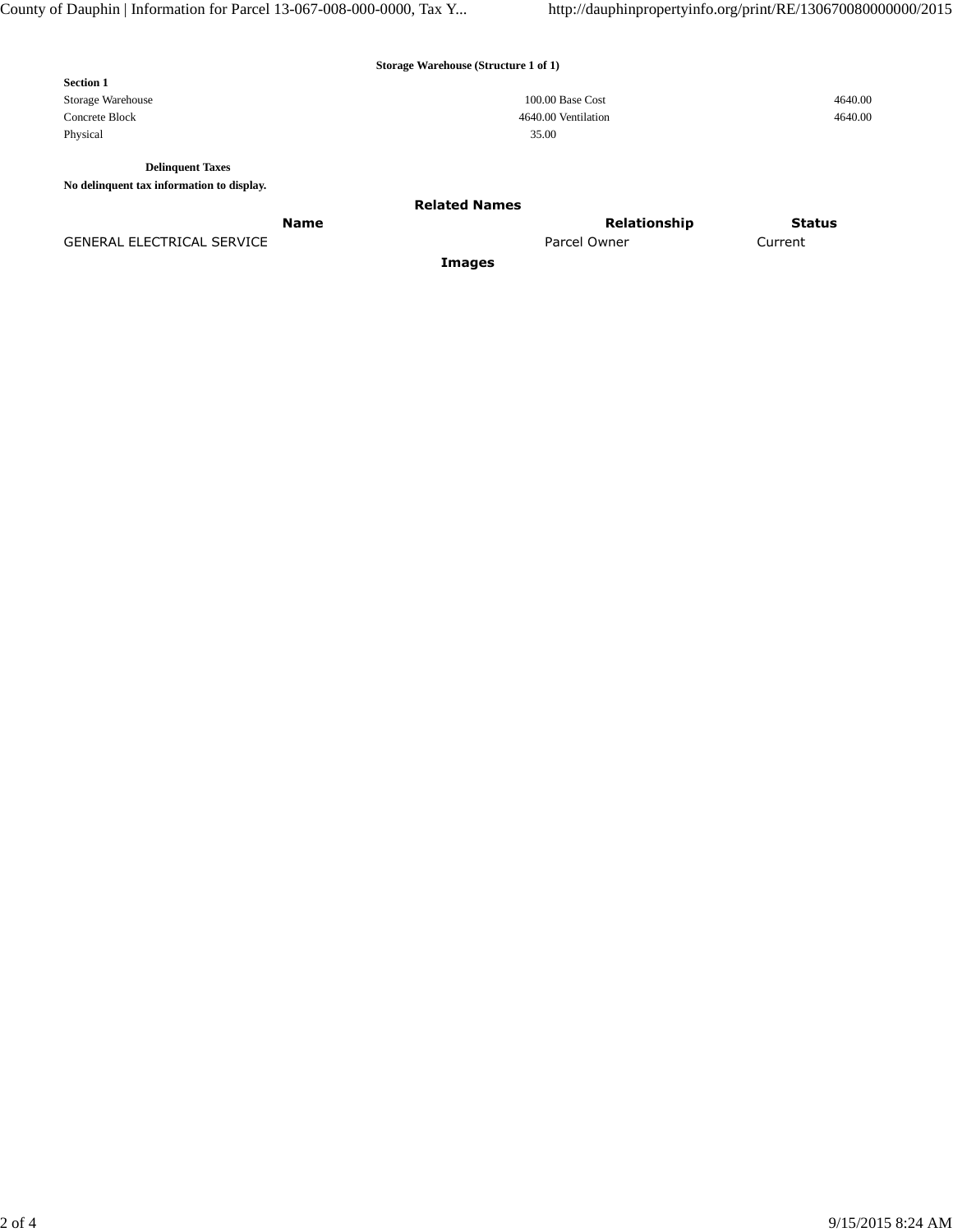